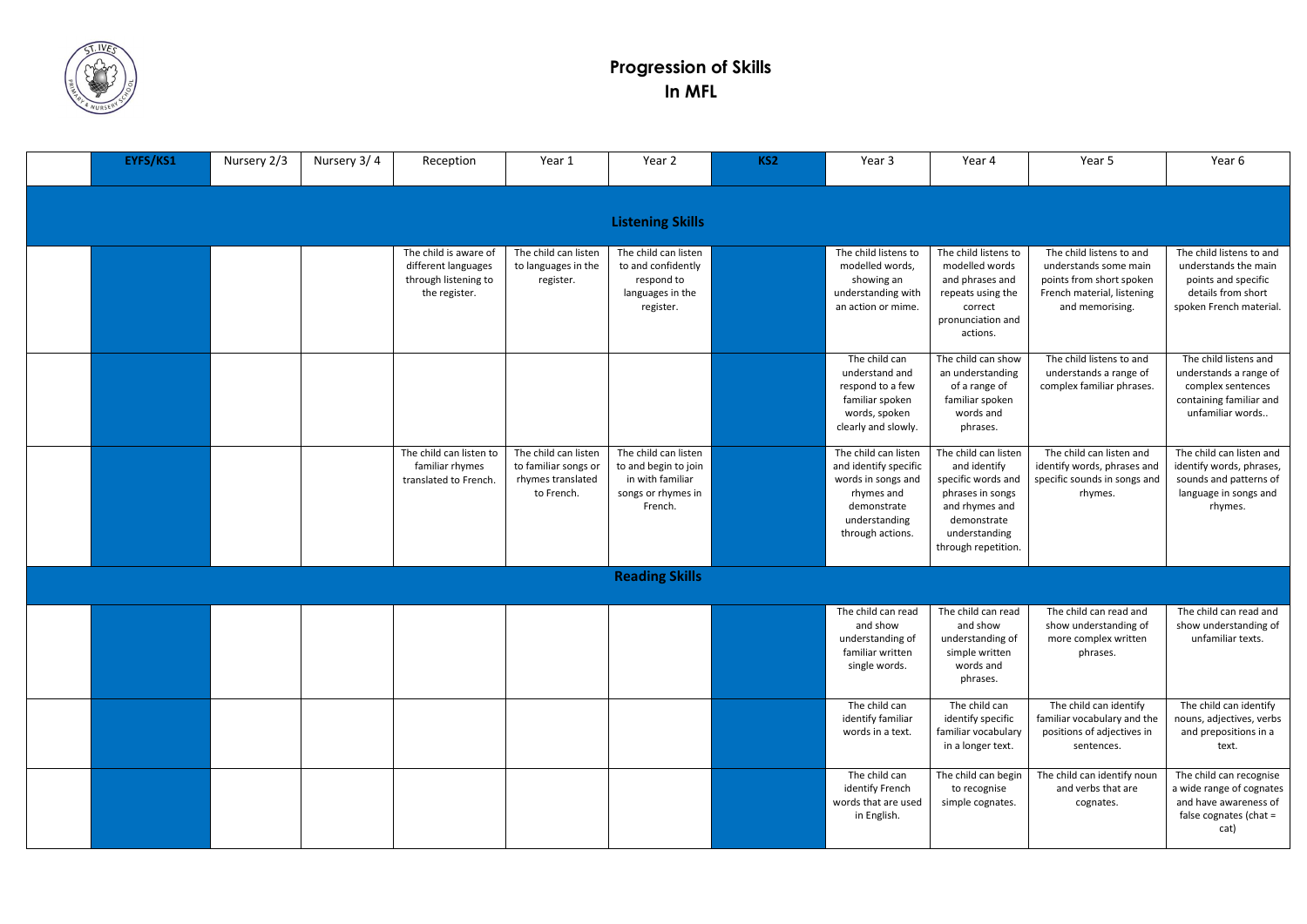|  |  |  |  | The child can use | The child c |
|--|--|--|--|-------------------|-------------|
|  |  |  |  | picture clues to  | the context |
|  |  |  |  | predict meaning.  | text to pr  |
|  |  |  |  |                   | meanir      |
|  |  |  |  |                   |             |

|  |  |                       | The child can use<br>picture clues to<br>predict meaning.                                                                        | The child can use<br>the context of the<br>text to predict<br>meaning.                                        | The child can use language<br>knowledge and dictionaries<br>to understand texts.                                                                                              | The child can use<br>knowledge of cognates<br>and dictionaries to<br>understand texts.                                                  |
|--|--|-----------------------|----------------------------------------------------------------------------------------------------------------------------------|---------------------------------------------------------------------------------------------------------------|-------------------------------------------------------------------------------------------------------------------------------------------------------------------------------|-----------------------------------------------------------------------------------------------------------------------------------------|
|  |  | <b>Writing Skills</b> |                                                                                                                                  |                                                                                                               |                                                                                                                                                                               |                                                                                                                                         |
|  |  |                       | The child can write<br>single familiar words<br>from memory.                                                                     | The child can write<br>familiar phrases<br>from memory with<br>understandable<br>accuracy.                    | The child can write familiar<br>complex sentences from<br>memory with<br>understandable accuracy.                                                                             | The child can write<br>complex sentences from<br>memory, manipulating<br>familiar vocabulary with<br>understandable<br>accuracy.        |
|  |  |                       | The child can begin<br>to practise writing<br>and linking words<br>with a conjunctions<br>in a simple<br>rehearsed<br>statement. | The child can<br>confidently write<br>sentences using<br>conjunctions and<br>can begin to<br>describe people. | The child can extend basic<br>sentences with<br>conjunctions and apply the<br>rules of agreement of<br>adjectives with some<br>accuracy and can describe<br>people or places. | The child can write in<br>full complex sentences,<br>use adjectives accurately<br>to describe people,<br>places, things and<br>actions. |
|  |  |                       | The child can begin<br>to use 'est' and the<br>conjunction 'et' in<br>their writing.                                             | The child can<br>begin to use the<br>verb 'etre' in their<br>writing.                                         | The child can use negatives<br>in a sentence and express<br>opinions in written<br>sentences.                                                                                 | The child can use<br>negatives and the<br>correct from of the<br>definite articles in<br>singular and plural<br>sentences.              |

## **Speaking Skills**

|  |  | The child can be<br>prompted to respond<br>to the register in<br>another language. | The child can begin<br>to respond to the<br>register in another<br>language. | The child can<br>confidently respond<br>to the register in<br>another language.  | The child repeats<br>and says familiar<br>words and short<br>simple phrases,<br>using<br>understandable<br>pronunciation.               | The child says and<br>creates pre-<br>prepared phrases<br>on a topic using<br>correct<br>pronunciation.                                         | The child can say phrases<br>linked to their topic using<br>the correct pronunciation<br>and begin to make links,<br>using negatives in<br>sentences. | The child can speak in<br>longer sentences, re-use<br>previously learnt<br>phrases and pronounce<br>unfamiliar words using<br>knowledge of sounds.             |
|--|--|------------------------------------------------------------------------------------|------------------------------------------------------------------------------|----------------------------------------------------------------------------------|-----------------------------------------------------------------------------------------------------------------------------------------|-------------------------------------------------------------------------------------------------------------------------------------------------|-------------------------------------------------------------------------------------------------------------------------------------------------------|----------------------------------------------------------------------------------------------------------------------------------------------------------------|
|  |  |                                                                                    |                                                                              | The child can begin<br>to join in with<br>familiar songs or<br>rhymes in French. | The child can join in<br>with rhymes and<br>song and participate<br>in a short role play.                                               | The child can<br>participate in a<br>role play and<br>conduct a short<br>interview using<br>pre-prepared<br>phrases.                            | The child can take part in a<br>simple conversation and<br>participate and add<br>expression in dialogue, role<br>plays and interviews.               | The child can initiate<br>and sustain<br>conversations and<br>perform and create<br>complex role plays using<br>their own knowledge of<br>sentence structures. |
|  |  |                                                                                    |                                                                              |                                                                                  | The child can ask<br>and answer simple<br>questions in French<br>with a rehearsed<br>response and seek<br>clarification when<br>needed. | The child can ask<br>how to say a word<br>or phrase in French<br>and ask and<br>answer a range of<br>questions with a<br>rehearsed<br>response. | The child can ask and<br>answer more complex<br>questions with a scaffolded<br>response.                                                              | The child can ask and<br>answers complex<br>questions and engage in<br>longer conversations.                                                                   |